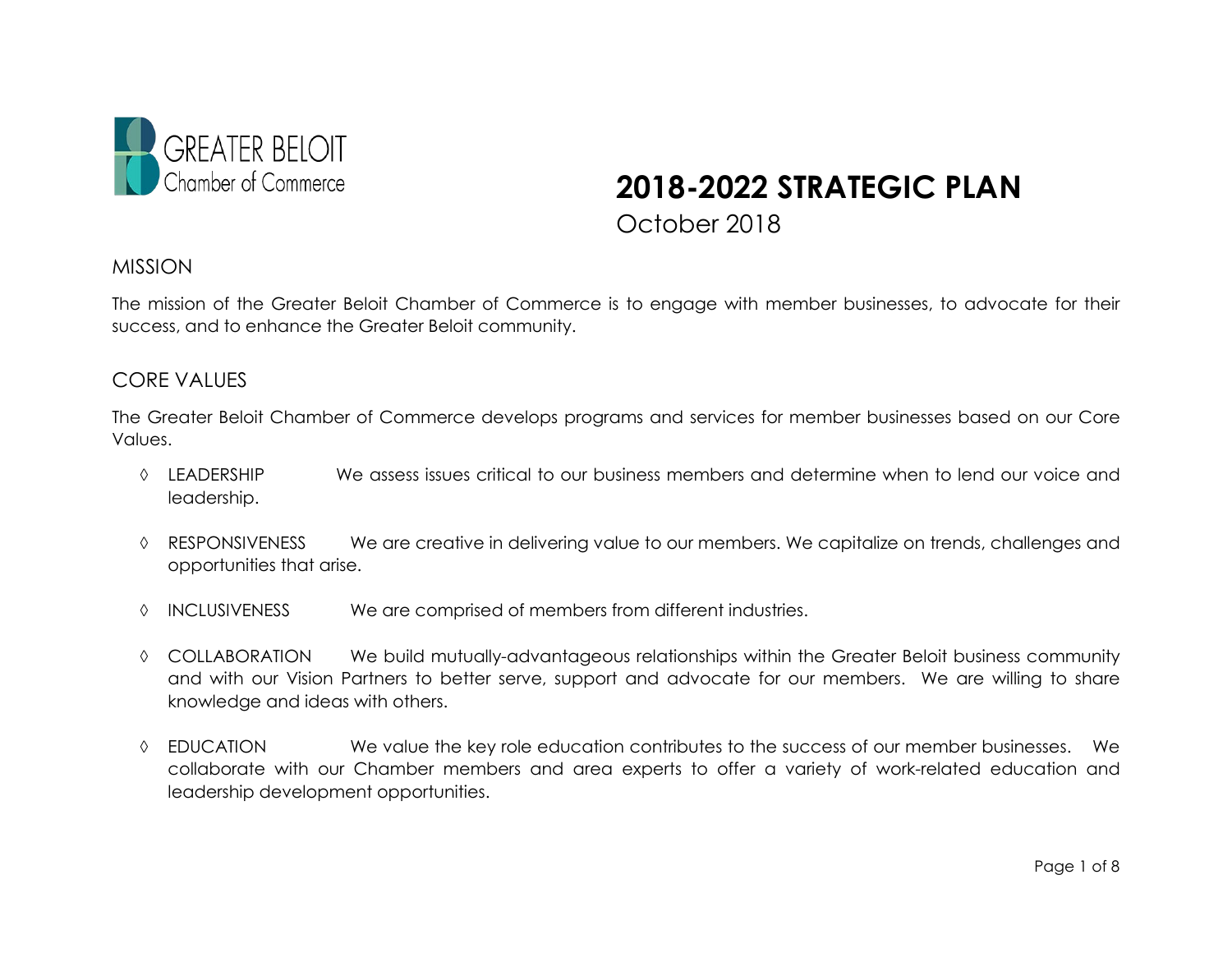# CORE COMPETENCIES

The Greater Beloit Chamber of Commerce delivers excellent programs and services to our members in the areas of:

- 
- ◊ CHAMPIONING THE GREATER BELOIT COMMUNITY ◊ MEMBER ADVOCACY
- ◊ NETWORKING ◊ EDUCATIONAL OPPORTUNITIES
	-

## 2022 DESCRIPTORS OF SUCCESS

At this plan's conclusion in 2022, we believe that both our members and our community will use the following words to describe the Greater Beloit Chamber of Commerce.

- ◊ INFLUENTIAL ◊ STRONG, ENGAGED MEMBERSHIP
- ◊ RESPONSIVE ◊ RESPECTED LEADER

# 2018-2022 STRATEGIC PLAN

# Member Satisfaction & Engagement

STRATEGY: Provide excellent programs and services to ensure our members receive high quality experiences that demonstrate the value of their Greater Beloit Chamber of Commerce membership.

RESPONSIBILITY: MEMBERSHIP COMMITTEE

OBJECTIVE 1 MEMBER ACQUISITION, RETENTION & COMMUNICATION

- 1. Retain 95 % of registered Chamber members each calendar year (6% drop rate in 2017).
	- A. Survey non-renewal members for the past 3 years to determine reasons for non-renewal; analyze data and address results. Ongoing process.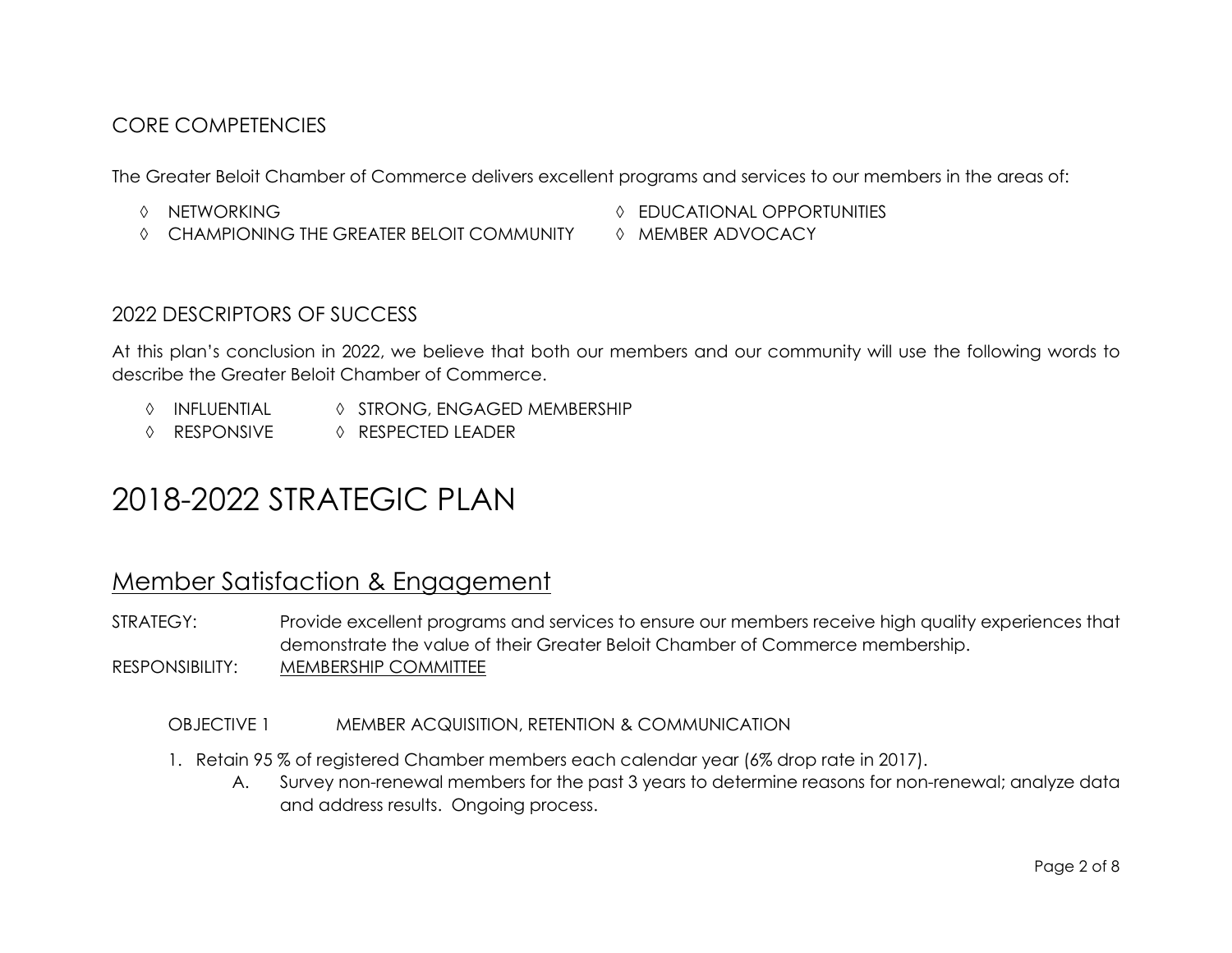- B. By December 2019, conduct assessment of current channels of communication with members; analyze results.
	- 1) By 09/20/18, update the Chamber website.
	- 2) Use survey results to enhance program and service communications to members where the message focus is on the purpose, quality, value and timeliness of the information provided.
- C. By December 2019, create a training program for Chamber Ambassadors and utilize them to assist with the Membership Retention Program.
- 2. Mindful of our membership diversity, increase the number of new registered Chamber members by 7 % in years 2020-2022.
	- A. By December 2019, develop and implement a process to identify prospective Chamber members; implement annually.
	- B. Monitor results and adjust process as necessary.

#### OBJECTIVE 2 MEMBER SATISFACTION & ENGAGEMENT

- 1. Develop a face-to-face survey to assess current Programs and Services by May 2019.
- 2. In January 2020, assign the Special Events Committee to review and analyze the results of the Program and Services Survey.
	- A. Work with the Finance Committee to prepare recommendations for continuation, enhancement, expansion or elimination of

programs and services by March 1, 2020.

- 1) By March 1, 2020, re-design delivery Programs and Services based on survey results.
- 2) By March 1, 2020, revise calendars and delivery systems as necessary.
- 3) In March 2020, present data and recommendations to board for action; communicate results to membership.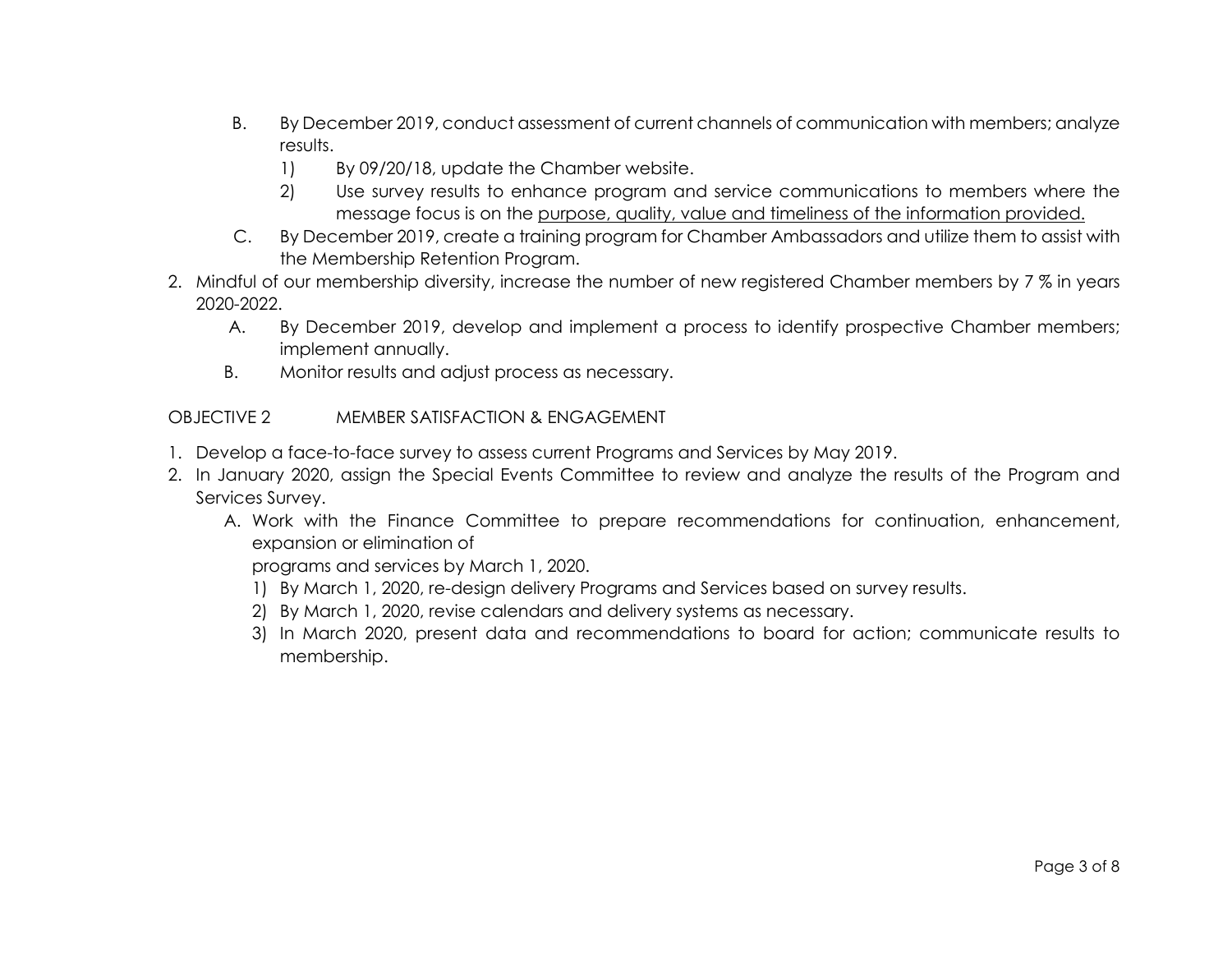# Financial Stability

STRATEGY: Ensure fiscal responsibility and financial resources to meet the facility, program, service and personnel needs of Greater Beloit Chamber of Commerce.

RESPONSIBILITY: FINANCE COMMITTEE

#### OBJECTIVE 1 ENSURE FISCAL RESPONSIBILITY AND SUSTAINABIITY

- 1. Create and maintain a reserve fund for operating expenses, and a capital fund for GBCC future capital needs
	- A. By 10/31/18, establish and designate a separate account for each fund (prior to the budget process).
	- B. By 12/31/18, transfer funds in the amount of \$15,000 to the capital fund.
	- C. If capital funds are utilized, replenish back to the \$15,000 within 2 years.
	- D. By 12/31/18, transfer funds equal to one (1) month of operating expenses to the Operating Reserve Fund.
	- E. By 12/31/19, increase the Operating Reserve Fund balance to an amount equal to two (2) months of operating expenses.
	- F. By 12/31/20, increase the Operating Reserve Fund balance to an amount equal to three (3) months of operating expenses.
- 2. By 2/28/19, evaluate the financial return on investment (ROI) for each GCBB event, program and service to understand the financial position.
	- A. By 12/31/18, establish the assessment criteria.
	- B. By 1/31/19, complete the evaluation.
	- C. In February 2019, report findings and recommendations to the Board for review and action.
- 3. Conduct a biannual audit to assure GBCC compliance with all regulatory, accounting and personnel practices.
	- A. Assure organizational cooperation and access required in the review process.
	- B. Implement any required or recommended changes in policy, procedure or operations in a timely manner.
	- C. Assure on-going training for board members related to GBCC financial matters for which they are responsible/accountable.
	- D. In years opposite full audit, conduct an audit review.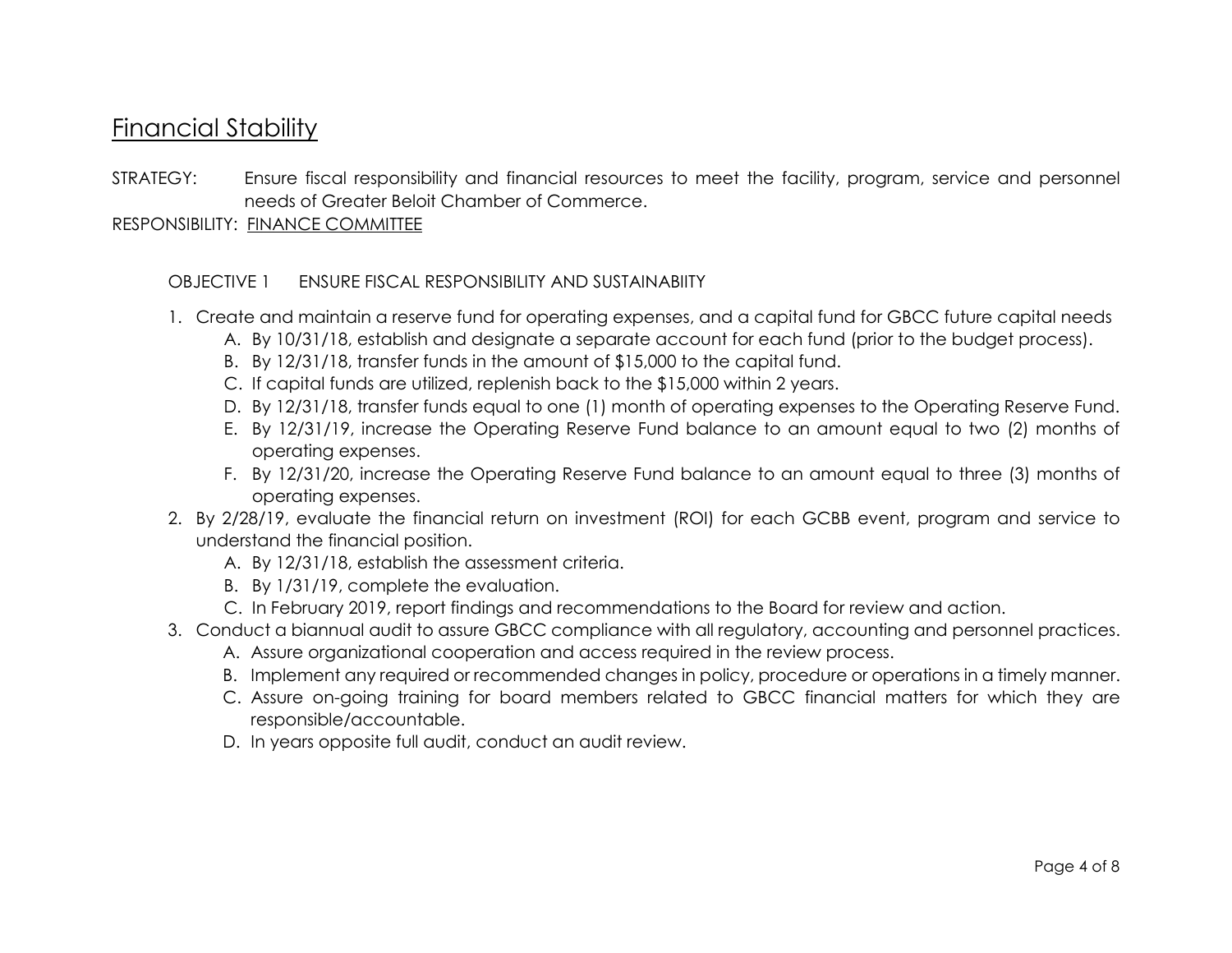### OBJECTIVE 2 PROVDE FINANCIAL RESOURCES TO MEET GBCC ORGANIZATIONAL NEEDS

- 1. Achieve monthly budget target results required to provide programs and services to Chamber members.
	- A. Utilize user-friendly record-keeping and reporting formats for both staff and board; train new members as needed.
	- B. Monitor financial reports monthly.
- 2. By December 31 annually, assure the combined income from all special events and programs held during the calendar year generate a minimum net return of 65%.
- 3. Continually seek new opportunities for revenue enhancement, expense reductions, other cost control or fund management options

and operational improvements to foster organizational efficiency.

# Marketing & Public Relations

STRATEGY: Ensure adequate and appropriate communication mechanisms are in place for all stakeholders. RESPONSIBILITY: MARKETING COMMITTEE

### OBJECTIVE 1 EVALUTE COMMUNICATIONS MECHANISMS

- 1. Evaluate GBCC's existing member engagement mechanisms monthly.
	- A. By 09/30/2018, establish baseline engagement data for the following mechanisms: Mail Chimp newsletter; Facebook page; and GBCC website. Marketing Committee will review.
	- B. For a period of 3 months, monitor each site as follows:
		- 1) Mail Chimp: Monthly
		- 2) Facebook page: Monthly
		- 3) GBCC Website: Monthly
	- C. By 11/15/18, analyze data to establish beginning benchmarks.
- 2. By 11/30/18, determine need for changes.
	- A. If needed, develop formats designed to increase use of each mechanism by 4/30/2019.
	- B. If needed, implement design/content/frequency changes by 7/31/2019.
	- C. Develop new incremental targets to increase member engagement with each existing communications vehicle.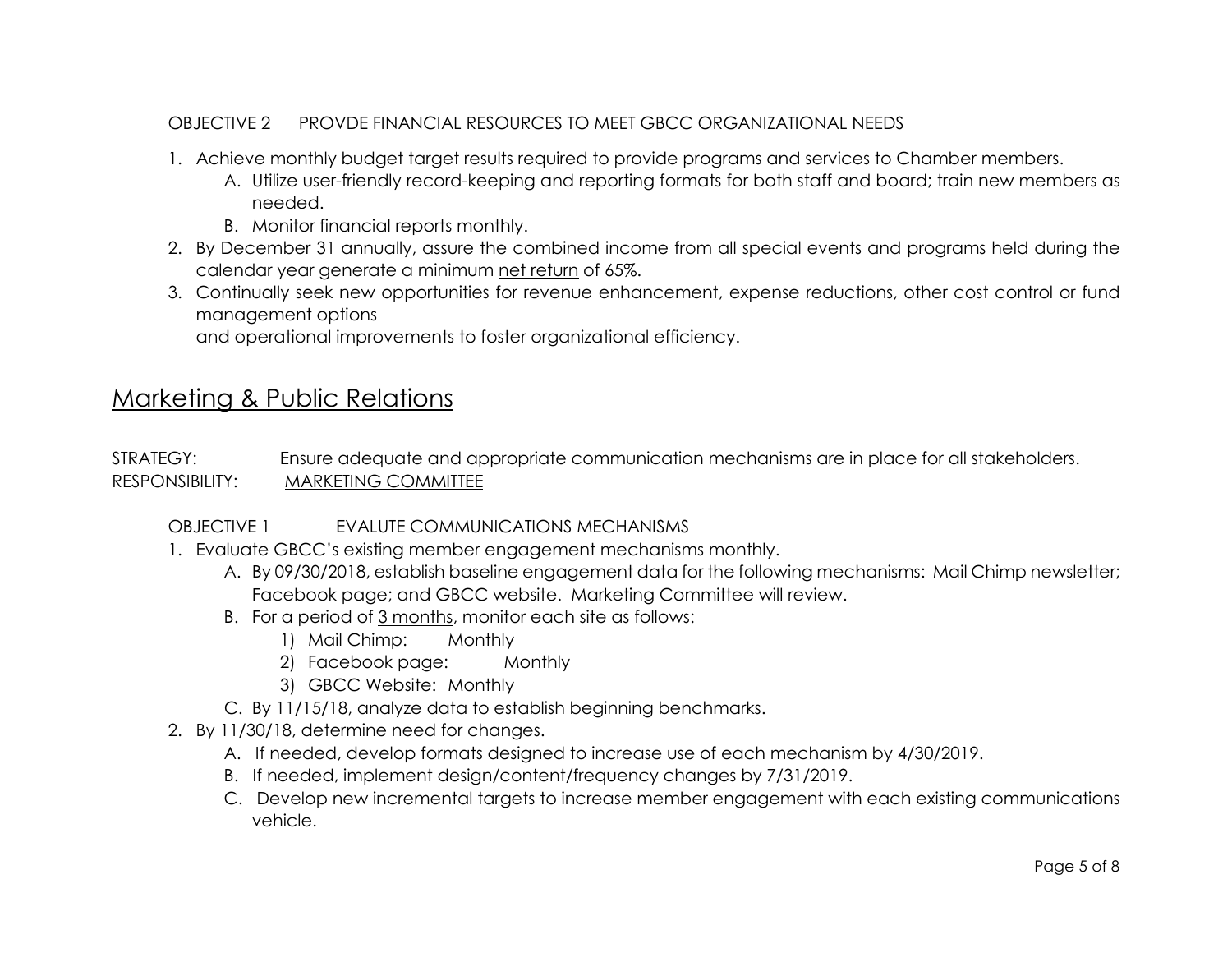Measure monthly.

- 1) Mail Chimp 09/30/18 Baseline:  $\begin{bmatrix} 1 \\ 2 \end{bmatrix}$ ; Target: increase open and click through rate 5%
- 2) Facebook page 10/31/18 Baseline: 1400 likes; Target: increase likes 5% over 12 months
- 3) GBCC Website 10/31/18 Baseline: tbd; Target: increase new traffic 5%

#### OBJECTIVE 2 PROVIDE APPROPRIATE COMMUNICATION MECHANISMS TO MEET COMMUNICATONS NEEDS OF GBCC STAKEHOLDERS

- 1. In cooperation with the Member Satisfaction & Engagement Committee's face-to-face survey, add question(s) regarding interviewee's use of GBCC communications mechanisms. Develop questions to determine: What member needs to know about GBCC, its events, programs, membership? Do they receive that information now? If so, how? Is it timely? Do they share information received with others? Friends, family, colleagues? If not, how would they prefer to do so? What can GBCC do to improve communication with them?
- 2. Return data to staff. Analyze data.
- 3. Develop objectives to revise/add/eliminate methods or mechanisms as necessary.
	- A. By 1/31/19, conduct a detailed review of communications frequency and content.
		- 1) List all the things for which GBCC distributes information. (e.g. events, programs, organizational information, endorsements, advocacy, general information, emergency, confidential, news release, radio message, TV message, etc.)
		- 2) For each category by 4/30/18: Aimee/Maggie
			- a) Identify key points of information recipients need to know;
			- b) Identify target recipients
			- c) List the mechanisms used to distribute the information to targeted recipients.
			- d) Identify Core Value/Competency represented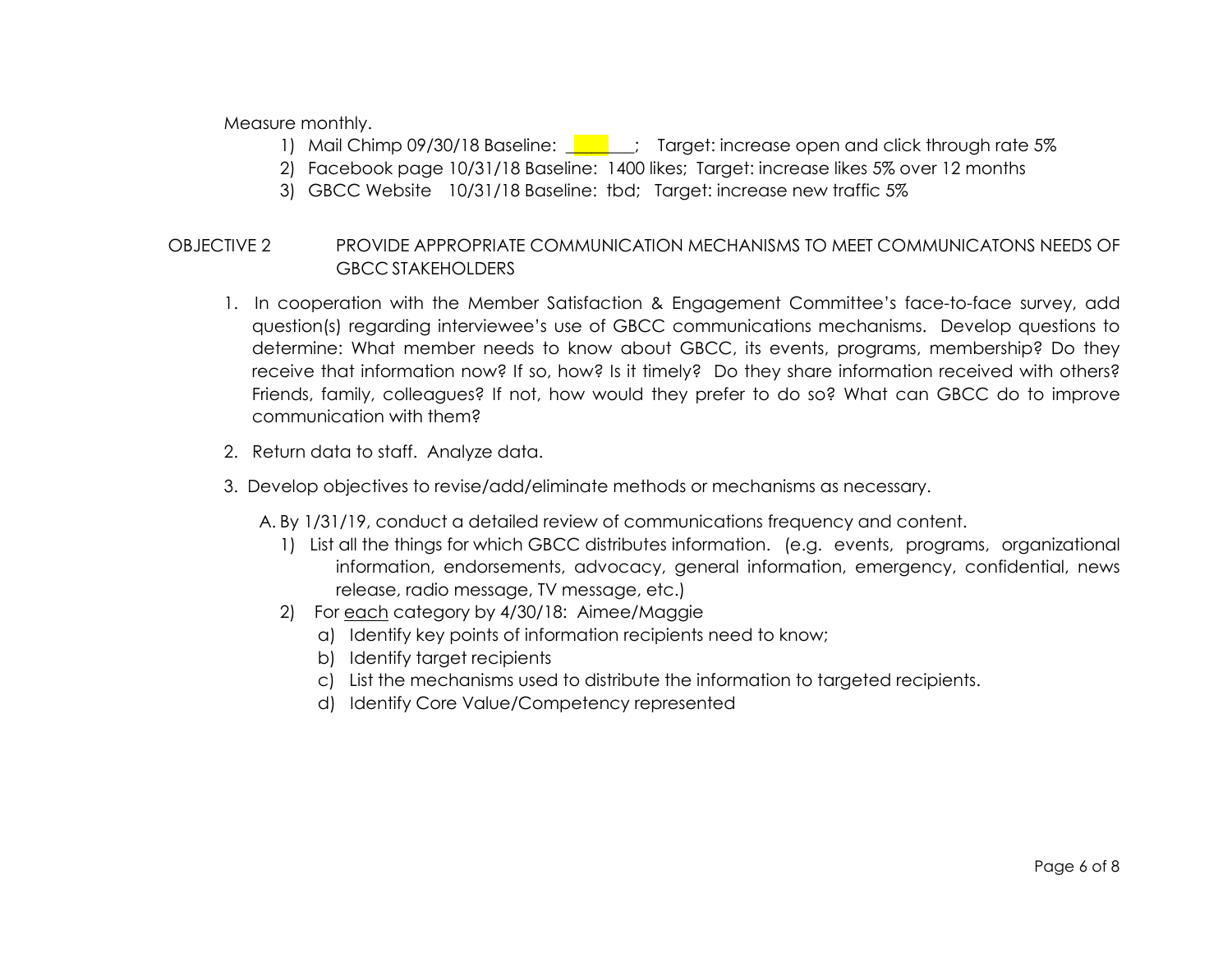|                          |                           |                          |              | <b>CORE VALUE/</b> |  |
|--------------------------|---------------------------|--------------------------|--------------|--------------------|--|
| <b>ITEM</b>              | NEED TO KNOW              | <b>TARGET RECIPIENTS</b> | MECHANISM(S) | <b>COMPETENCY</b>  |  |
| <b>Annual Dinner</b>     | Date, time, place;        |                          |              | Leadership,        |  |
|                          | Keynote speaker           |                          |              | Networking,        |  |
|                          |                           |                          |              | Comm               |  |
|                          |                           |                          |              | Champion           |  |
| Legislative              | Date, time, place         |                          |              | Leadership         |  |
| <b>Breakfast</b>         | Legislators present       |                          |              | Education          |  |
|                          | Topics addressed          |                          |              | Advocacy           |  |
| Town of<br><b>Beloit</b> | Background                |                          |              | Leadership         |  |
| Incorporation            | <b>GBCC</b><br><b>Why</b> |                          |              | Education          |  |
| opposition               | involved                  |                          |              | Comm               |  |
|                          | Why opposed               |                          |              | Champion           |  |

B. Three months prior to each planning quarter, develop key topical GBCC messages /phrases to be included in GBCC communications. (e.g. As part of our Leadership (or Member Education) Initiative; In response to; In collaboration with; Business to Business (B2B) networking opportunity for Chamber members; Championing the addition of a new stateline area business,)

# **GOVERNANCE**

STRATEGY: Ensure a strong, engaged board whose members reflect the diversity of our Chamber members, possess skills necessary to manage and grow the Chamber; and employ and model best practices in the conduct of Chamber business.

#### RESPONSIBILITY: EXECUTIVE COMMITTEE

#### OBJECTIVE 1 ASSURE GBCC COMPLIANCE WITH LEGAL REQUIREMENTS AND MAINTAIN LEGAL DOCUMENTS

1. Assure safekeeping for the GBCC Articles of Incorporation, the 990 forms for the prior three (3) years, current copy of the Bylaws, any legal documents related to GBCC's status with the Internal Revenue Service or the State of Wisconsin, copies of the minutes of Chamber board meetings.